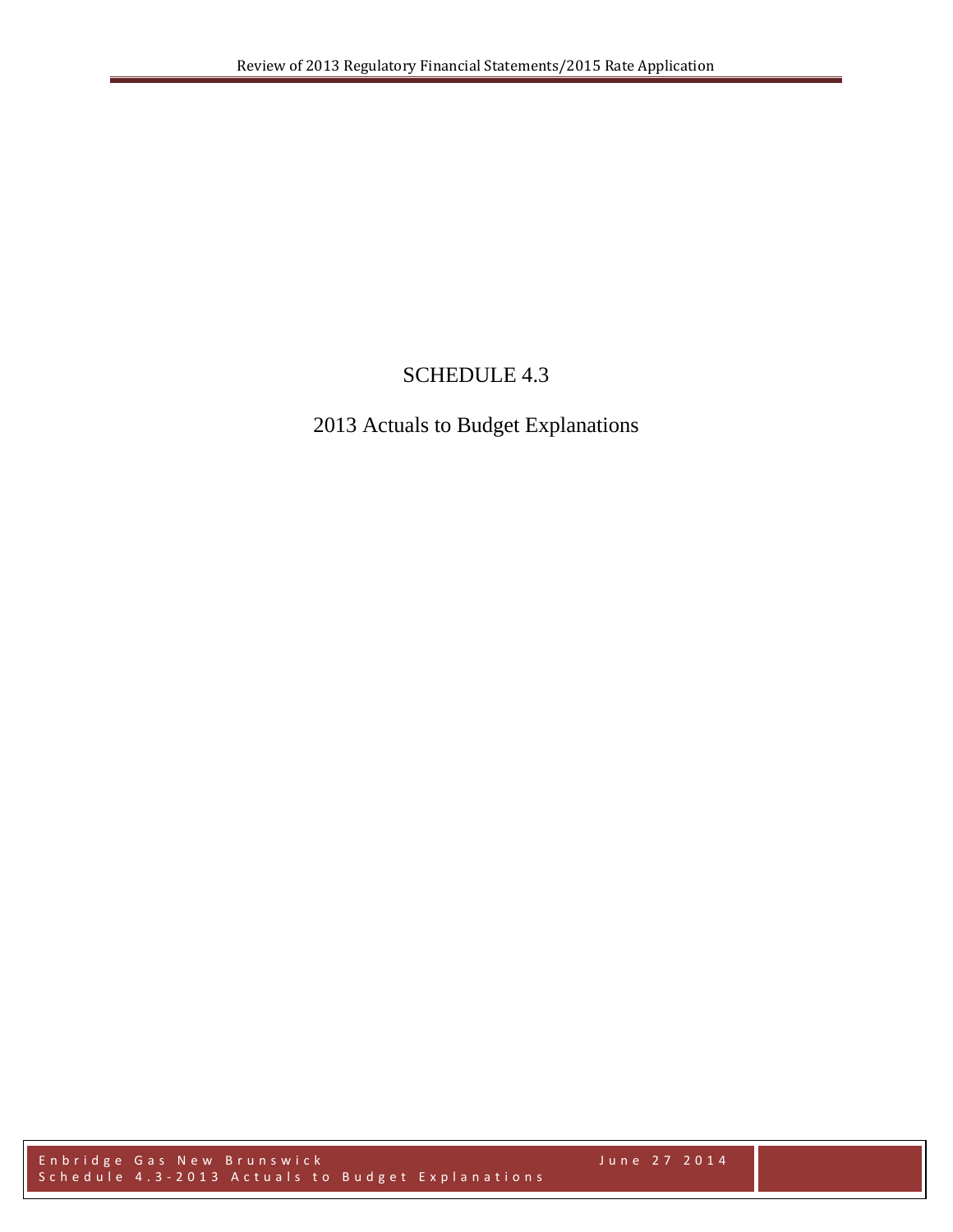## **2013 Actuals to Budget**

### **Overview**

For comparative purposes, variance explanations compare 2013 actual results to the 2013 Budget.

### **Revenue**

The table below summarizes EGNB's 2013 Actual gas distribution revenue, miscellaneous operating revenue, allowance for funds used during construction ("AFUDC") and installation services margin with comparisons to 2013 Budget.

Table 1

| rable 1        |                                              |    |        |     |               |    |               |  |
|----------------|----------------------------------------------|----|--------|-----|---------------|----|---------------|--|
|                | Revenue                                      |    |        |     |               |    |               |  |
|                |                                              |    |        |     |               |    |               |  |
|                |                                              |    | (1)    |     | (2)           |    | $(3)=(1)-(2)$ |  |
| Line           |                                              |    | 2013   |     | 2013          |    | 2013          |  |
| No.            | (in thousands of dollars)                    |    | Actual |     | <b>Budget</b> |    | Variance      |  |
|                |                                              |    |        |     |               |    |               |  |
| 1              | <b>Operating Revenue</b>                     |    |        |     |               |    |               |  |
| $\overline{2}$ | <b>Gas Distribution</b>                      | \$ | 44,208 | -\$ | 41,580        | \$ | 2,628         |  |
| 3              | Miscellaneous                                |    | 429    |     | 175           |    | 254           |  |
| 4              | Allowance for Funds Used During Construction |    | 45     |     | 42            |    | 3             |  |
| 5              |                                              |    | 44,682 |     | 41,797        |    | 2,885         |  |
|                |                                              |    |        |     |               |    |               |  |
| 6              | Services & Inspection                        |    |        |     |               |    |               |  |
| 7              | Revenue                                      |    | 725    |     | 590           |    | 135           |  |
| 8              | Cost of Goods Sold                           |    | (489)  |     | (383)         |    | (106)         |  |
| 9              |                                              |    | 236    |     | 207           |    | 29            |  |
|                |                                              |    |        |     |               |    |               |  |
| 10             | Total Revenue                                | \$ | 44,918 | \$  | 42,004        | \$ | 2,914         |  |

### Operating Revenue

- Gas Distribution Revenue: actual gas distribution revenues were \$2.6 million over budget primarily due to higher than forecasted distribution rates (\$2.1M) and colder than normal weather (\$0.5M).
- Miscellaneous Operating Revenue: miscellaneous revenues ended 2013 \$254K over budget, primarily due to late payment charges collected from customers (\$207K), interest income (\$66K), other customer charges and fees (\$7K), and ABC revenue (\$5K) all being greater than forecast, partially offset by a loss on disposal of assets (\$31K).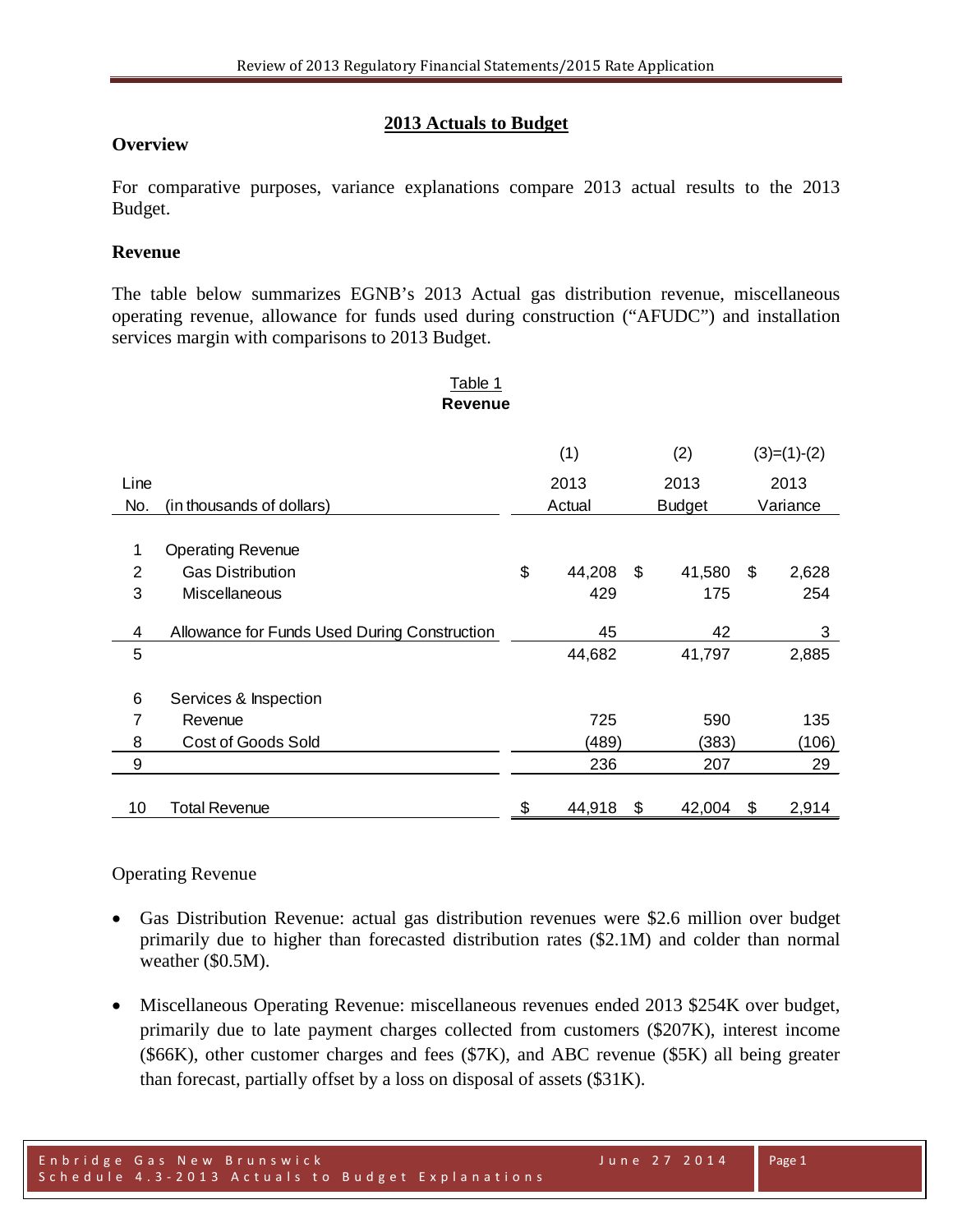AFUDC was \$3K over budget, with the primary driver for this variance being higher than budgeted monthly balances in the Construction Work in Progress ("CWIP") account, of which AFUDC is calculated on.

Services & Inspection Margin was \$29K over budget, primarily due to unfinished 2012 installation jobs completed in 2013.

#### **Expenses**

Below is a summary of EGNB's 2013 Actual operating and maintenance expenses, bad debt expense, amortization of property, plant and equipment, municipal and other taxes, interest on amounts due to associates and affiliates and other interest and amortization of deferred development costs with comparisons to the 2013 Budget.

### Table 2 **Operating Expenses**

|                |                                               | (1) |        | (2) |               |    | $(3)=(1)-(2)$ |
|----------------|-----------------------------------------------|-----|--------|-----|---------------|----|---------------|
| Line           |                                               |     | 2013   |     | 2013          |    | 2013          |
| No.            | (in thousands of dollars)                     |     | Actual |     | <b>Budget</b> |    | Variance      |
|                |                                               |     |        |     |               |    |               |
| 1              | <b>Operating Expenses</b>                     |     |        |     |               |    |               |
| $\overline{2}$ | Operating and Maintenance Expenses            | \$  | 13,489 | \$  | 13,870        | \$ | (381)         |
| 3              | <b>Bad Debt Expense</b>                       |     | 327    |     | 226           |    | 101           |
|                |                                               |     |        |     |               |    |               |
| 4              | Amortization of Property, Plant and Equipment |     | 7,271  |     | 7,459         |    | (188)         |
|                |                                               |     |        |     |               |    |               |
| 5              | Municipal and Other Taxes                     |     | 1,190  |     | 1,195         |    | (5)           |
|                |                                               |     |        |     |               |    |               |
|                | Interest on Amounts Due to Associates and     |     |        |     |               |    |               |
| 6              | Affiliates and Other Interest                 |     | 9,230  |     | 8,473         |    | 757           |
|                |                                               |     |        |     |               |    |               |
| $\overline{7}$ | <b>Other Expenses</b>                         |     | 15     |     |               |    | 15            |
|                |                                               |     |        |     |               |    |               |
| 8              | Amortization of Deferred Development Costs    |     | 2,898  |     | 2,908         |    | (10)          |
|                |                                               |     |        |     |               |    |               |
| 9              | <b>Total Expenses</b>                         | \$  | 34,420 | \$  | 34,131        | \$ | 289           |

#### Operating and Maintenance ("O&M") Expenses

EGNB manages its O&M expenses, excluding incentives, at an aggregate level, where EGNB will try to offset increased costs in certain areas with cost reductions or savings in other areas of the organization.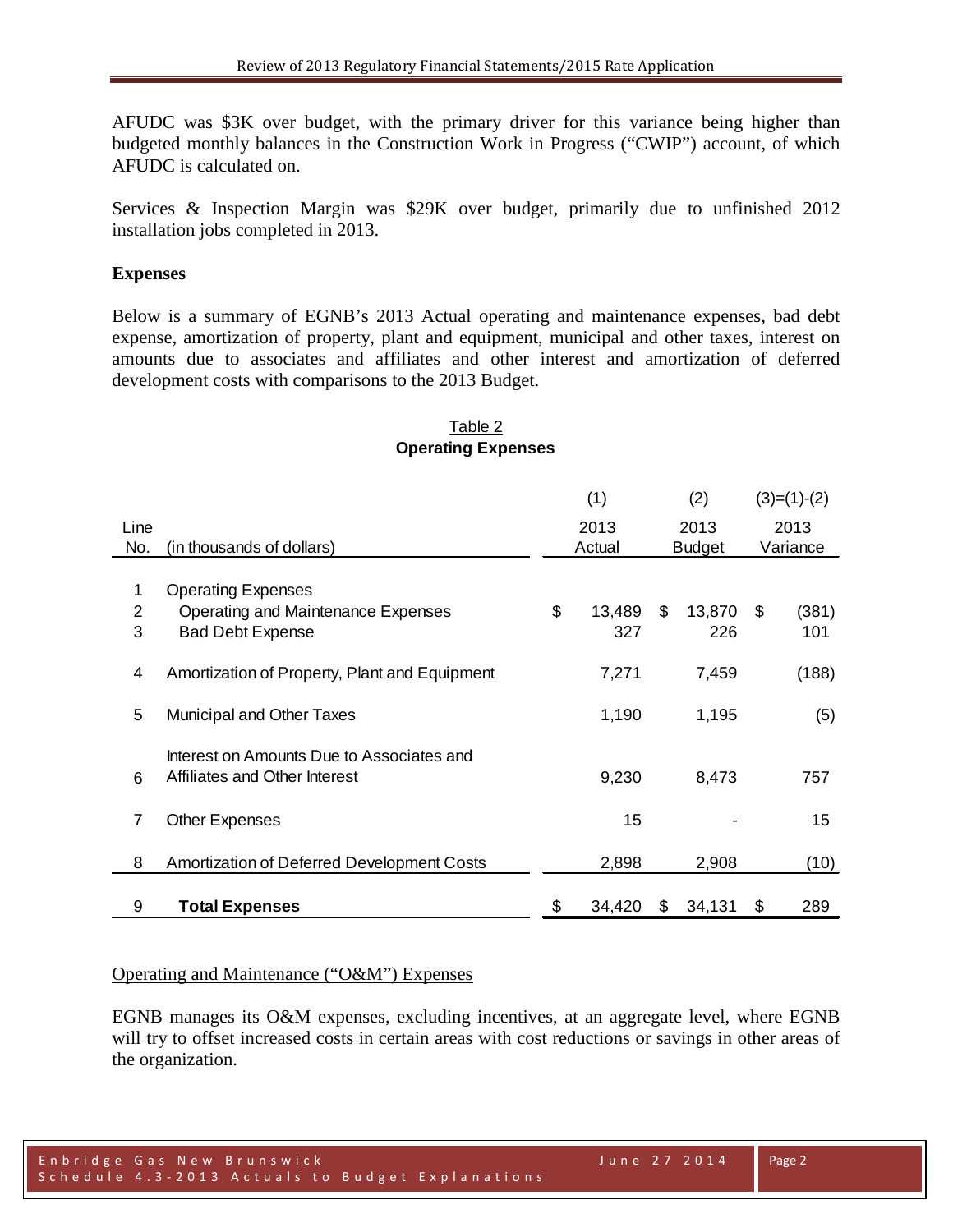EGNB has grouped its O&M expenses based on major cost categories rather than departments, as seen in the regulatory financial statement format filed with the Board.

## Table 3 **Operating and Maintenance Expenses**

|      |                                              | (1) |        |               | (2)    |    | $(3)=(1)-(2)$ |
|------|----------------------------------------------|-----|--------|---------------|--------|----|---------------|
| Line |                                              |     | 2013   |               | 2013   |    | 2013          |
| No.  |                                              |     | Actual | <b>Budget</b> |        |    | Variance      |
|      |                                              |     |        |               |        |    |               |
| 1    | <b>Labour and Benefits</b>                   | \$  | 8,485  | \$            | 9,190  | \$ | (705)         |
| 2    | Admin/Office Expenses                        |     | 323    |               | 420    |    | (97)          |
| 3    | <b>Computer and Telecom Services</b>         |     | 286    |               | 352    |    | (66)          |
| 4    | <b>Professional Consulting</b>               |     | 4,015  |               | 2,051  |    | 1,964         |
| 5    | Travel and Training                          |     | 242    |               | 253    |    | (11)          |
| 6    | Advertising and Promotions                   |     | 354    |               | 414    |    | (60)          |
| 7    | Incentives                                   |     | 24     |               | 225    |    | (201)         |
| 8    | <b>Tools and Safety</b>                      |     | 112    |               | 167    |    | (55)          |
| 9    | Fleet                                        |     | 489    |               | 564    |    | (75)          |
| 10   | <b>Facilities</b>                            |     | 679    |               | 666    |    | 13            |
| 11   | Insurance                                    |     | 358    |               | 342    |    | 16            |
| 12   | <b>NBEUB Assessments</b>                     |     | 328    |               | 750    |    | (422)         |
| 13   | <b>Corporate Allocations</b>                 |     | 1,218  |               | 1,613  |    | (395)         |
| 14   | Gas Transportation and Related Activities    |     | 1,719  |               | 1,901  |    | (182)         |
| 15   | <b>Total O&amp;M Prior to Capitalization</b> |     | 18,632 |               | 18,908 |    | (276)         |
| 16   | Property, plant & equipment                  |     | 5,143  |               | 5,038  |    | 105           |
| 17   | <b>Total Capitalized</b>                     |     | 5,143  |               | 5,038  |    | 105           |
| 18   | <b>Total O&amp;M Expenses</b>                | \$  | 13,489 | \$            | 13,870 | \$ | (381)         |

EGNB's 2013 Actual O&M expenses were \$0.28 million, or 1.5%, under budget, with the principal driver for this variance being lower than budgeted Labour and Benefits (\$705K) due to lower salaries and other compensation (\$762K) and lower employee training and development (\$68K), partially offset by an increase in benefits (\$69K) and relocation and recruitment costs (\$56K). Other drivers of this variance include lower NBEUB Assessments (\$422K) due to lower than anticipated hearing activity and Public Intervenor costs, lower Corporate Allocations (\$395K) due to lower corporate shared services fees, and gas transportation and related activities (\$182K) due to higher than anticipated recovery of the Firm Service Agreement costs for capacity on the Maritimes and Northeast Pipeline. Offsetting these variances was higher than budgeted professional consulting spending (\$1.96 million) primarily due to legal expenses in response to 2012 legislative changes (\$1.44 million), higher than budgeted construction contract service charges (\$304K) primarily due to increased costs for stand by and on call premiums during the transition period from a third party contractor to in-house construction, higher audit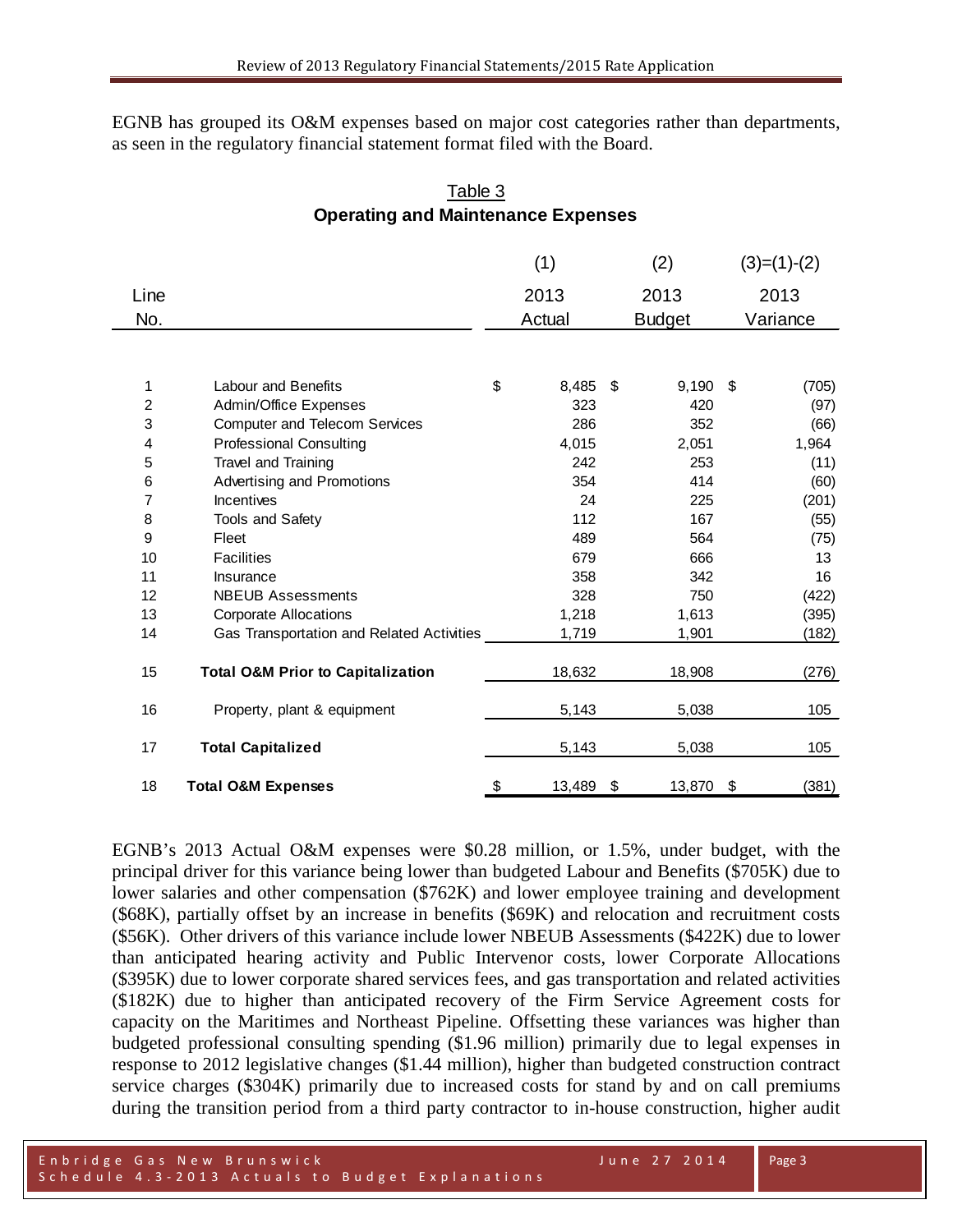fees than budget due to a full audit when budget assumed reduced audit requirements (\$113K), higher affiliate charges due to a budget omission for a portion of call center services (\$50K) and higher third party consulting charges in the marketing department than budgeted (\$79K). Other variances within individual O&M expense categories are primarily due to:

- Admin/Office Expenses: administration and office expense costs were \$97K under budget primarily due to lower overhead costs (\$62K), printing and stationary costs (\$22K), copier costs (\$15K), and equipment repair costs (\$4K), partially offset by an increase in materials and supplies costs (\$4K) and other outside services (\$2K).
- Computer and Telecom Services: computer and telephone related ("telecom") services were \$66K under budget, primarily due to lower cell phone costs (\$27K), photocopier costs (\$16K), office telephone costs (\$16K), IT software maintenance costs (\$4K), pager costs (\$2K), other rents and leases costs (\$2K), partially offset by an increase in IT telecom services costs (\$1K).
- Travel and Training: travel and training costs were \$11K under budget, primarily due to lower ground transportation costs (\$39K), partially offset by an increase in airfare, accommodations and meals costs (\$22K) and conference and training costs (\$6K).
- Advertising and Promotions: advertising and promotion expenditures were \$60K under budget due to a reduction in advertising spending (\$22K), sponsorships (\$28K) and trade and civic membership costs (\$10K).
- Incentives: incentives expenses were \$201K under budget due to implementation of a Board decision to capitalize incentives to PPE over a 5 year period.
- Tools & Safety: tools and safety were \$55K under budget due to lower associated public awareness costs (\$32K), lower uniform and protective clothing costs (\$19K), tool costs (\$10K), and safety materials and supplies costs (\$5K), partially offset by an increase in Right of Way fees (\$11K).
- Fleet: fleet costs were \$75K under budget, primarily due to lower fuel and maintenance costs (\$90K), partially offset by an increase in lease and licensing costs (\$15K).
- Facilities: facilities expenditures were \$13K over budget primarily due to higher than budgeted lease costs (\$33K) largely driven by pipe storage costs, partially offset by lower than budgeted office repairs and maintenance costs (\$14K) and utility costs (\$6K).
- Insurance: insurance costs were \$16K over budget due to an increase in executive risk (\$129K) and automobile insurance premiums (\$34K), partially offset by decreases in liability insurance costs (\$141K), broker insurance (\$4K) and crime insurance rates (\$2K).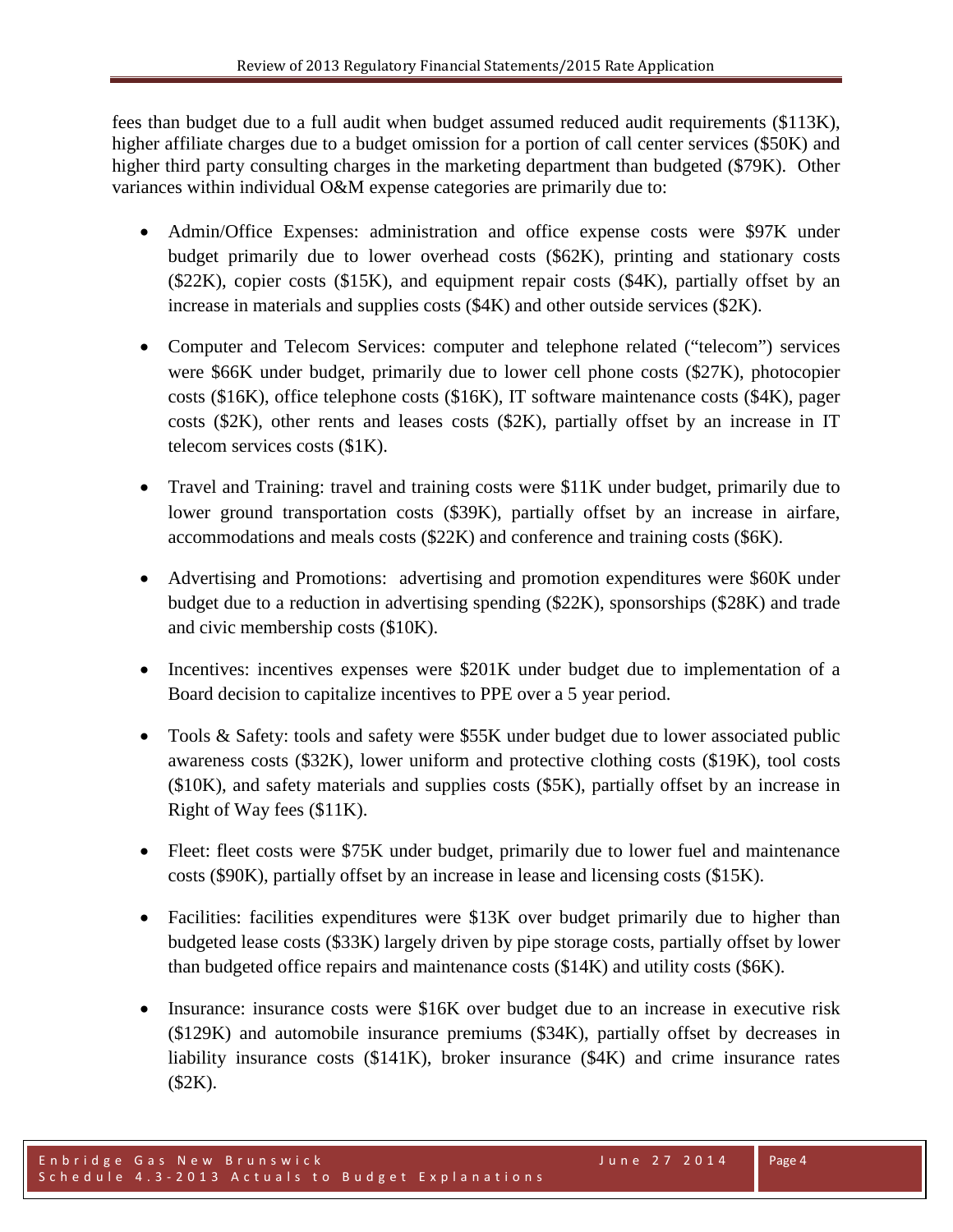Amounts capitalized to Property, Plant and Equipment are \$105K over budget due to capitalized legal costs (\$628K), offset by realized savings within O&M departments (\$280K), discontinuance of capitalizing incentive costs through O&M (\$218K) and changes in capitalization rates (\$25K).

#### Other Operating Expenses

Bad Debt Expense was \$101K over budget due to higher than forecasted account receivable balances considered at risk at year end 2013.

Amortization of Property, Plant and Equipment was \$188K under budget due to the timing and nature of capital expenditures and an overall reduction in capital expenditures planned compared to budget.

Municipal and Other Taxes were \$5K under budget primarily due to a decrease in municipal property tax rates for 2013.

Interest on Amounts Due to Associates and Affiliates and Other Interest was \$757K over budget due to a higher (6.03%) than budgeted (5.52%) weighted average regulated cost of debt.

Other Expense was \$15K over budget due to inventory write-downs caused by damages and outdated equipment.

Amortization of Deferred Development Costs was \$10K under budget due to lower than budgeted amortization on Development O&M capitalized costs.

#### **Rate Base**

Information with respect to EGNB's year end Rate Base and the levels of Property, Plant and Equipment, Development O&M capitalized costs, Working Capital allowance and other elements within rate base are provided below.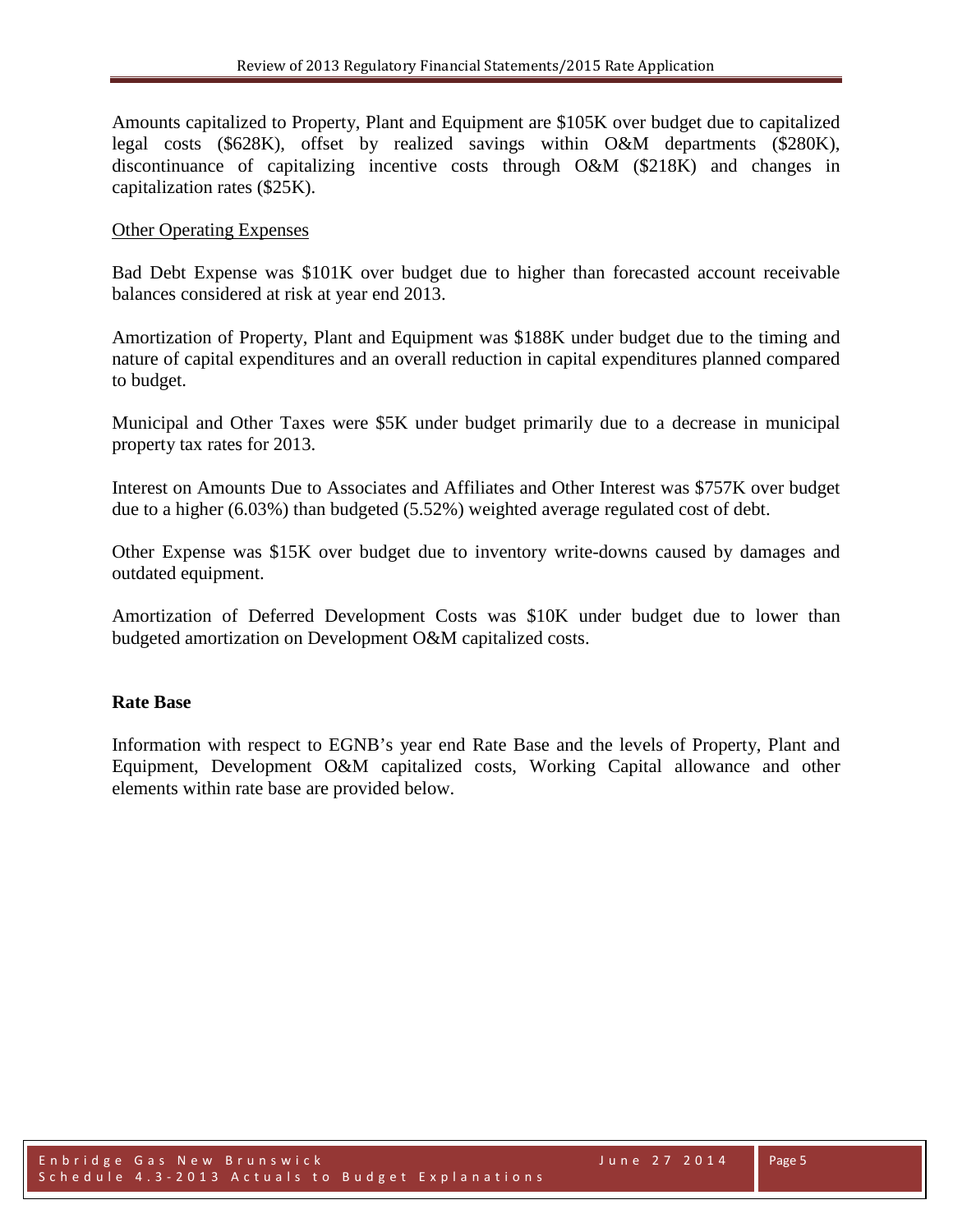|                |                                   |        | (1)     |               | (2)     |          | $(3)=(1)-(2)$ |
|----------------|-----------------------------------|--------|---------|---------------|---------|----------|---------------|
| Line           |                                   |        | 2013    |               | 2013    |          | 2013          |
| No.            | (in thousands of dollars)         | Actual |         | <b>Budget</b> |         | Variance |               |
|                |                                   |        |         |               |         |          |               |
| 1              | Property, plant and equipment     | \$     | 173,933 | S             | 174,026 | - \$     | (93)          |
| $\overline{2}$ | Development O&M capitalized costs |        | 97,201  |               | 97,134  |          | 67            |
| 3              | Franchise fee                     |        | 425     |               | 425     |          |               |
| 4              | Term deposit                      |        | 2,971   |               | 2,978   |          | (7)           |
| 5              | Working capital allowance         |        | 1,621   |               | 1,486   |          | 135           |
| 6              | <b>Regulatory Deferral</b>        |        |         |               |         |          |               |
|                | <b>Rate Base</b>                  | \$     | 276,151 | \$            | 276,049 | \$       | 102           |

Table 4 **Rate Base**

Property, Plant and Equipment was \$93K under budget primarily due to reductions in capital spending (\$1.0 million), disallowed legal expenses (\$719K) and lower than budgeted depreciation (\$53K), partially offset by timing of the opening balances from budget to actuals (\$1.8 million).

Development O&M Capitalized Costs were \$67K over budget due to amortization lower than budgeted.

Term deposit costs were \$7K under budget, primarily due to the timing of the payment of the interest earned.

Working Capital Allowance was \$135K greater than budget, due to higher than budgeted prepaid balances (\$511K), partially offset by lower than budgeted inventory balances (\$376K).

### **Other Regulated Assets & Liabilities**

Information with respect to EGNB's Other Regulated Assets & Liabilities is provided below.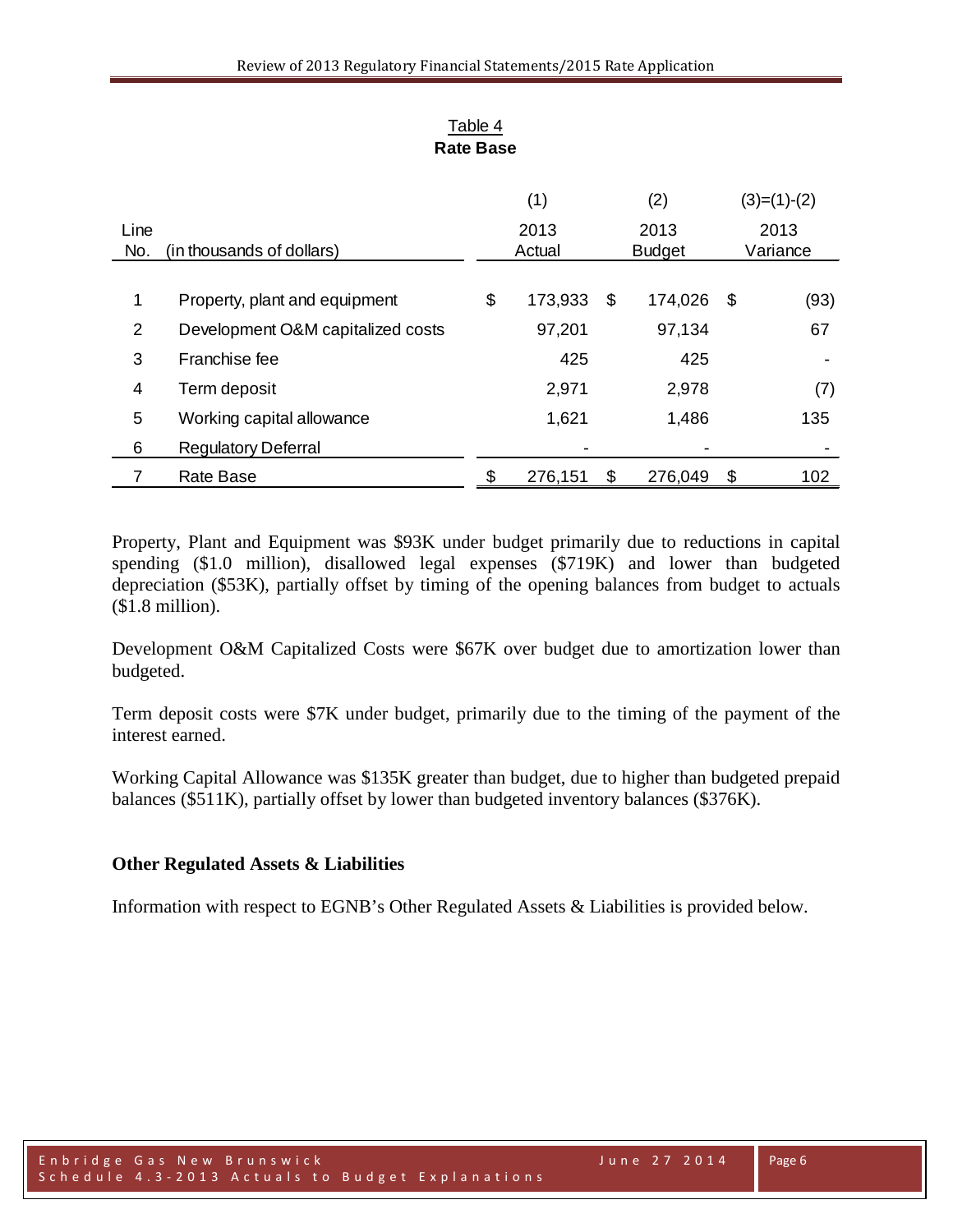|      |                                                | (1)          |     | (2)           |     | $(3)=(1)-(2)$ |
|------|------------------------------------------------|--------------|-----|---------------|-----|---------------|
| Line |                                                | 2013         |     | 2013          |     | 2013          |
| No.  | (in thousands of dollars)                      | Actual       |     | <b>Budget</b> |     | Variance      |
|      |                                                |              |     |               |     |               |
| 1    | <b>Other Regulated Assets</b>                  |              |     |               |     |               |
| 2    | Cash and Short Term Investments                | \$<br>8,697  | \$  | 10,717        | \$  | (2,020)       |
| 3    | Accounts Receivable                            | 19,941       |     | 13,607        |     | 6,334         |
| 4    | Inventory                                      | 1,110        |     | 1,463         |     | (353)         |
| 5    | Long term Receivable                           | 2,019        |     | 2,992         |     | (973)         |
|      |                                                |              |     |               |     |               |
| 6    | <b>Total Other Regulated Assets</b>            | \$<br>31,767 | \$  | 28,779        | \$  | 2,988         |
| 7    | <b>Other Regulated Liabilities</b>             |              |     |               |     |               |
| 8    | Due to Affliated Companies                     | \$<br>25,000 | \$. | 9,712         | -\$ | 15,288        |
| 9    | <b>Accounts Payable</b>                        | 12,648       |     | 4,983         |     | 7,665         |
| 10   | Long Term Payable                              | 2,115        |     |               |     | 2,115         |
| 11   | Long Term Deferred Post Employment Liabilities | 1,001        |     | 2,464         |     | (1, 463)      |
|      |                                                |              |     |               |     |               |
| 12   | <b>Total Other Regulated Liabilities</b>       | \$<br>40,764 | S   | 17,159        | \$  | 23,605        |

Table 5 **Other Regulated Assets & Liabilities**

Other Regulated Assets & Liabilities are a function of the annual operations of EGNB and fluctuate with changes in operating revenues and expenses.

## **Cost of Capital Summary**

Information with respect to EGNB's Cost of Capital is provided below.